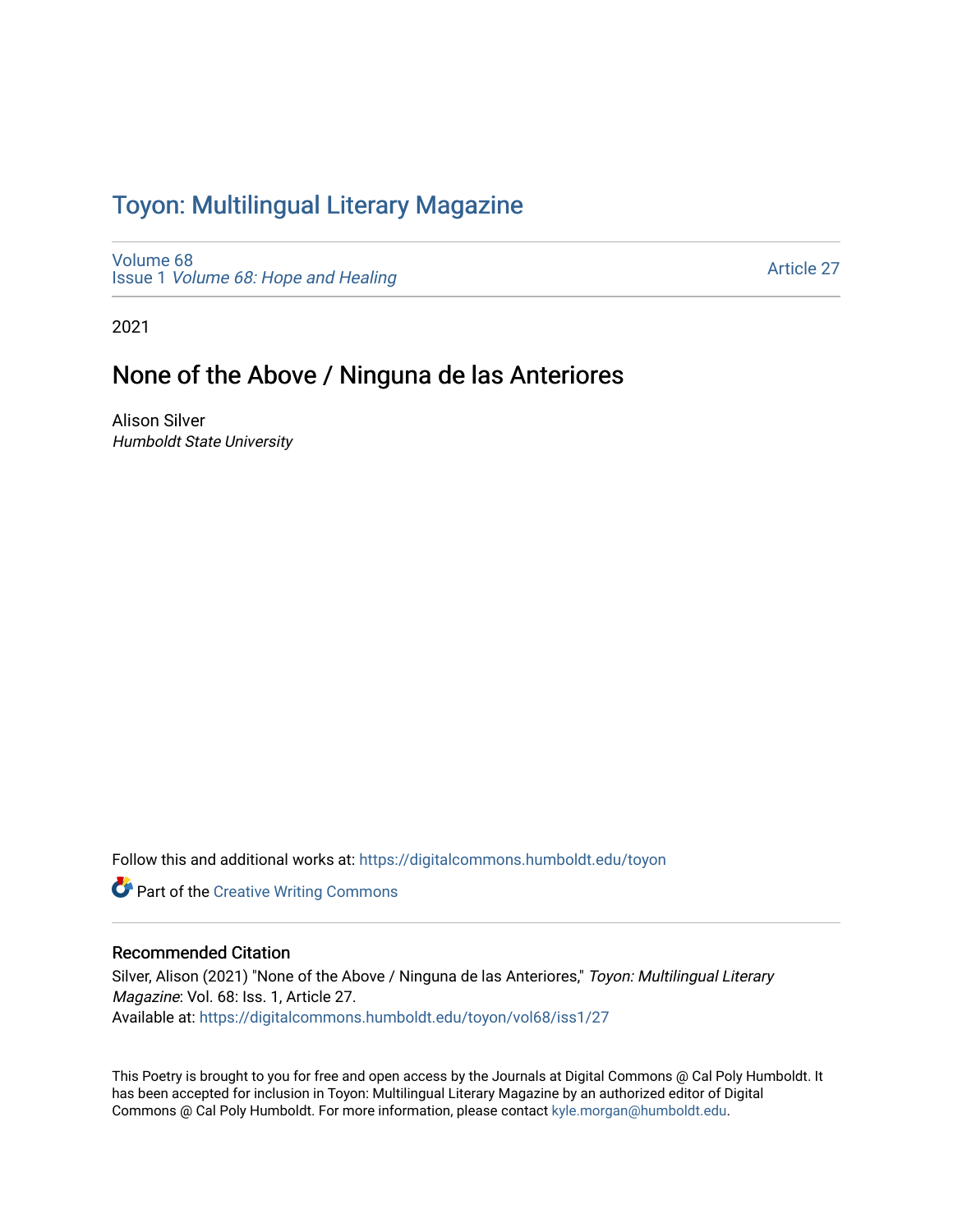

# **None of the Above**

Alison Silver

You must be faking it Your own brain tells you The same brain that keeps you up at night Despite the best efforts of store brand gummy melatonin Staring into the cheap popcorn ceiling Wondering if you'd be happier If the doctor had declared that you were a boy The day you emerged from your mother The same brain that jumps for joy When a mail carrier at work calls you sir That same brain that falters When given any easy choice a form Male Female **Other** Decline to respond If gender is a performance then you are a bad actor Who cannot even convince yourself

**98 TOYON** \